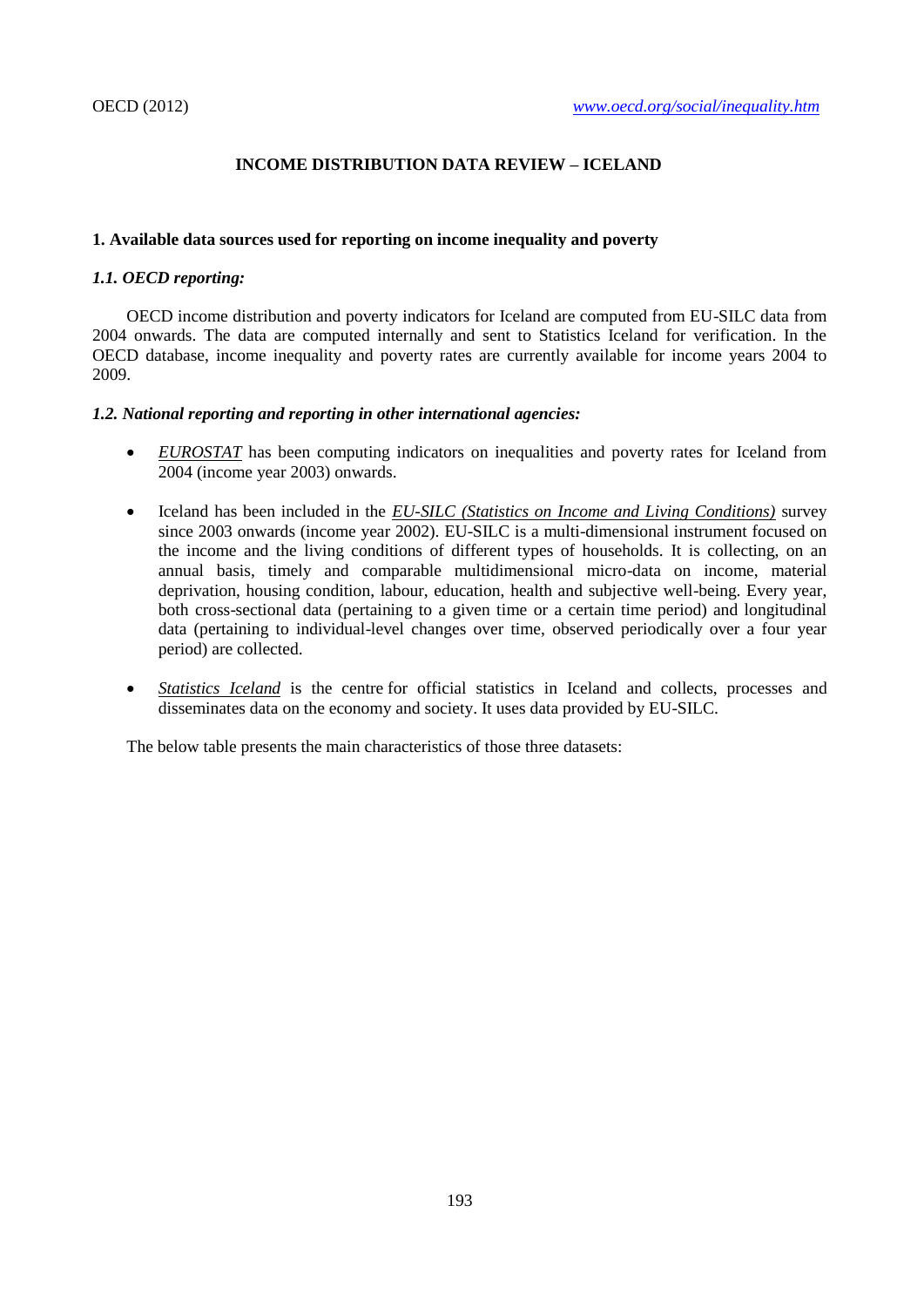|                                         | OECD reference series income<br>distribution database                                                                   | Eurostat                                                                                                                                   | <b>Statistics Iceland</b>                                                                    |  |
|-----------------------------------------|-------------------------------------------------------------------------------------------------------------------------|--------------------------------------------------------------------------------------------------------------------------------------------|----------------------------------------------------------------------------------------------|--|
| Name                                    | EU-SILC                                                                                                                 | <b>EU-SILC</b>                                                                                                                             | <b>EU-SILC</b>                                                                               |  |
| Name of the<br>responsible agency       | Eurostat                                                                                                                | Eurostat                                                                                                                                   | Statistics Iceland                                                                           |  |
| Year (survey and<br>income/wage)        | 2004-2009                                                                                                               | 2004-2001 survey representing<br>income for years 2003-2010                                                                                | 2004-2001 survey representing<br>income for years 2003-2010                                  |  |
| Period over which<br>income is assessed | Annual income in the previous<br>year, also in case of transfers<br>from public sources                                 | Annual income N-1                                                                                                                          | Annual income N-1                                                                            |  |
| Covered population                      | The Population register                                                                                                 | The Population register                                                                                                                    | The Population register                                                                      |  |
| Sample size                             | 3021 households (2010)                                                                                                  | 3021 households (2010)                                                                                                                     | 3021 households (2010)                                                                       |  |
| Sample procedure                        | cross-section                                                                                                           | Simple random sampling                                                                                                                     | Simple random sampling                                                                       |  |
| Response rate                           | 78.00%                                                                                                                  | 78.00%                                                                                                                                     | 78.00%                                                                                       |  |
| Imputation of missing<br>values         | No missing values, negative<br>values treated as suggested in<br>the terms of references                                |                                                                                                                                            |                                                                                              |  |
| Unit for data collection                | Household                                                                                                               | Individual                                                                                                                                 | Individual                                                                                   |  |
| Break in series                         | no                                                                                                                      | no                                                                                                                                         | no                                                                                           |  |
| Web source:                             | http://www.oecd.org/els/socialpol<br>iciesanddata/incomedistributiona<br>ndpovertydatafiguresmethodsan<br>dconcepts.htm | http://epp.eurostat.ec.europa.eu/p<br>ortal/page/portal/income social in<br>clusion living conditions/quality/n<br>ational quality reports | http://www.statice.is/Statistics/Wa<br>ges,-income-and-labour-<br>market/Income-distribution |  |

## **Table 16. Characteristics of datasets used for income reporting, Iceland**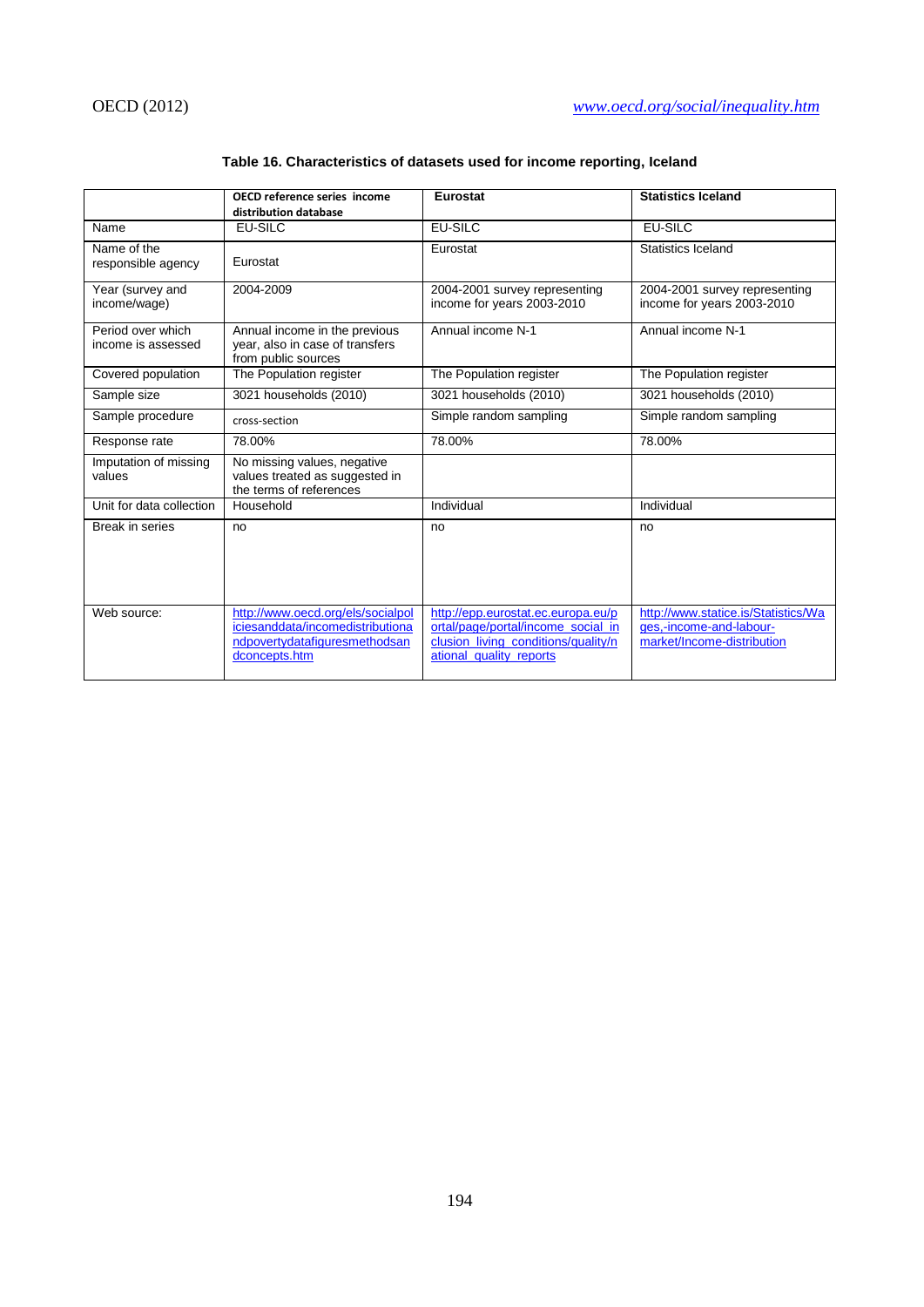## **2. Comparison of main results derived from sources used for OECD indicators with alternative sources**

### *2.1 Income*

#### *2.1.1 Time series of Gini coefficients and other inequality indicators*

The below figure shows the evolution of Gini coefficients for Iceland from 1990 to 2010, as reported by the OECD, the EU-SILC and Statistics Iceland.



### **Figure 24.1 Trends in Gini coefficient (disposable income)**

According to the OECD reference series, income inequality in Iceland rose over the last decade, reaching 0.301 points in 2008, before a sudden decline in 2009 to 0.266 points.

The EU-SILC and Statistics Iceland series are identical since Statistics Iceland uses the methodology and data of EU-SILC. The levels and trends of the latter series are very similar to the OECD series, exhibiting slightly lower levels throughout. Contrary to the OECD series, the EU-SILC and Statistics Iceland series show Gini levels for year 2010, which exhibits a remarkable decline from 0.296 in 2008 to 0.236 in 2010.

Also, when comparing the income quintile share ratio (S80/S20) from the OECD series with the series from the EU-SILC and Statistics Norway, the trends are overall quite similar with the OECD showing higher levels throughout. We can observe a general rise in S80/S20 levels from 2003 to 2008, with the OECD series reaching 4.4 points in 2008.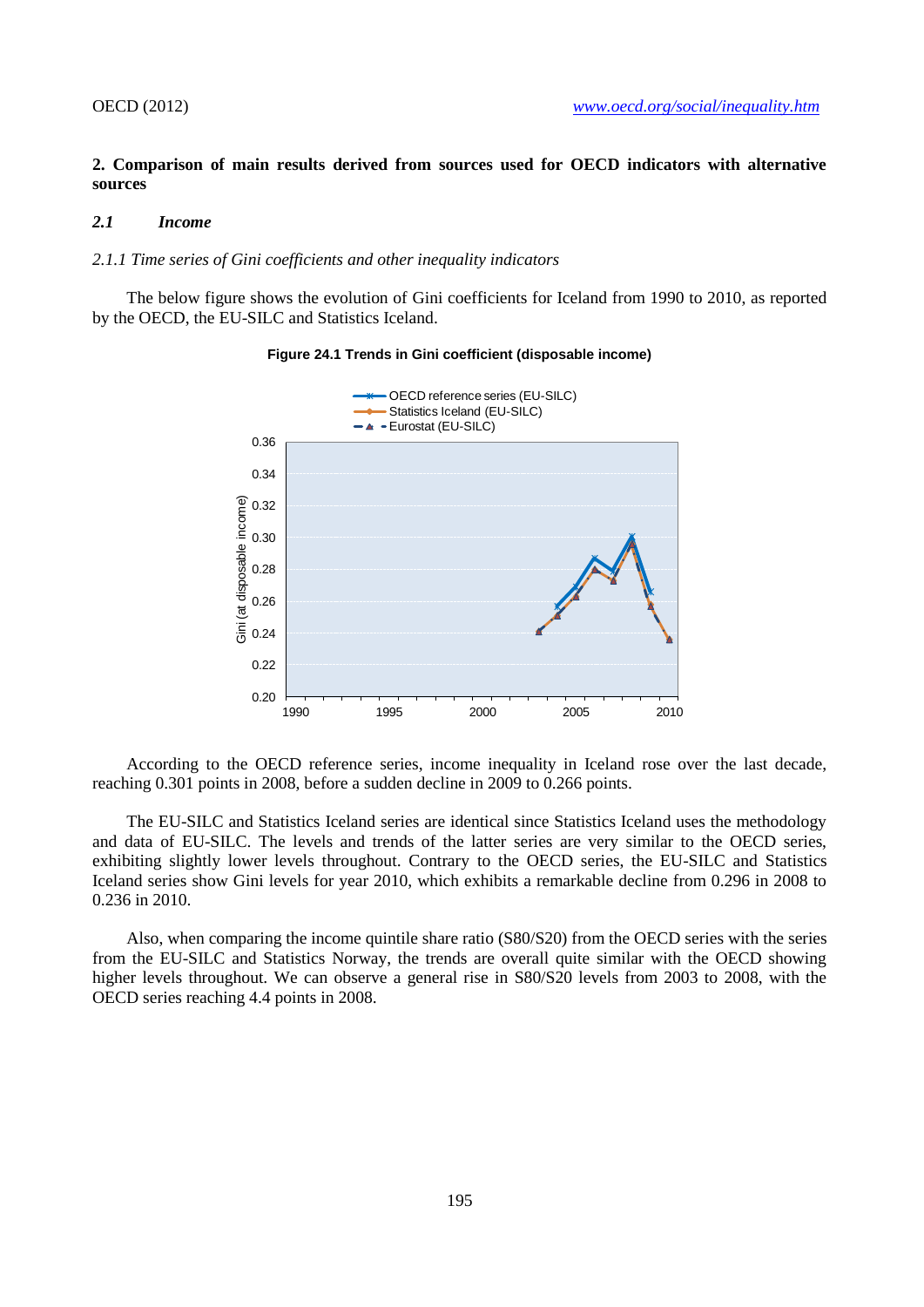

#### **Figure 1.2 S80/S20**

#### *2.1.2 Time series of poverty rates*

According to the OECD series, where data on poverty rates is available from 2004 to 2009, levels have risen from 5.9% in 2004 to 6.3% in 2009. There are, however, inconsistencies between OECD and the alternative series after the year 2006 which needs to be investigated further: in 2007, the OECD poverty rate increased while the Eurostat series inclined and in 2008 and 2009, the inverse happened.

The series for EU-SILC and Statistics Iceland show fluctuating levels of poverty rates since 2004. Indeed, poverty rates in Iceland dropped 1 percentage point between 2004 and 2008, reaching 4.5%, before rising again to reach 5.4% in 2010. Also, the levels for EU-SILC and Statistics Iceland are consistently lower than the OECD series.

#### **Figure 2.1 Trends in poverty rates**

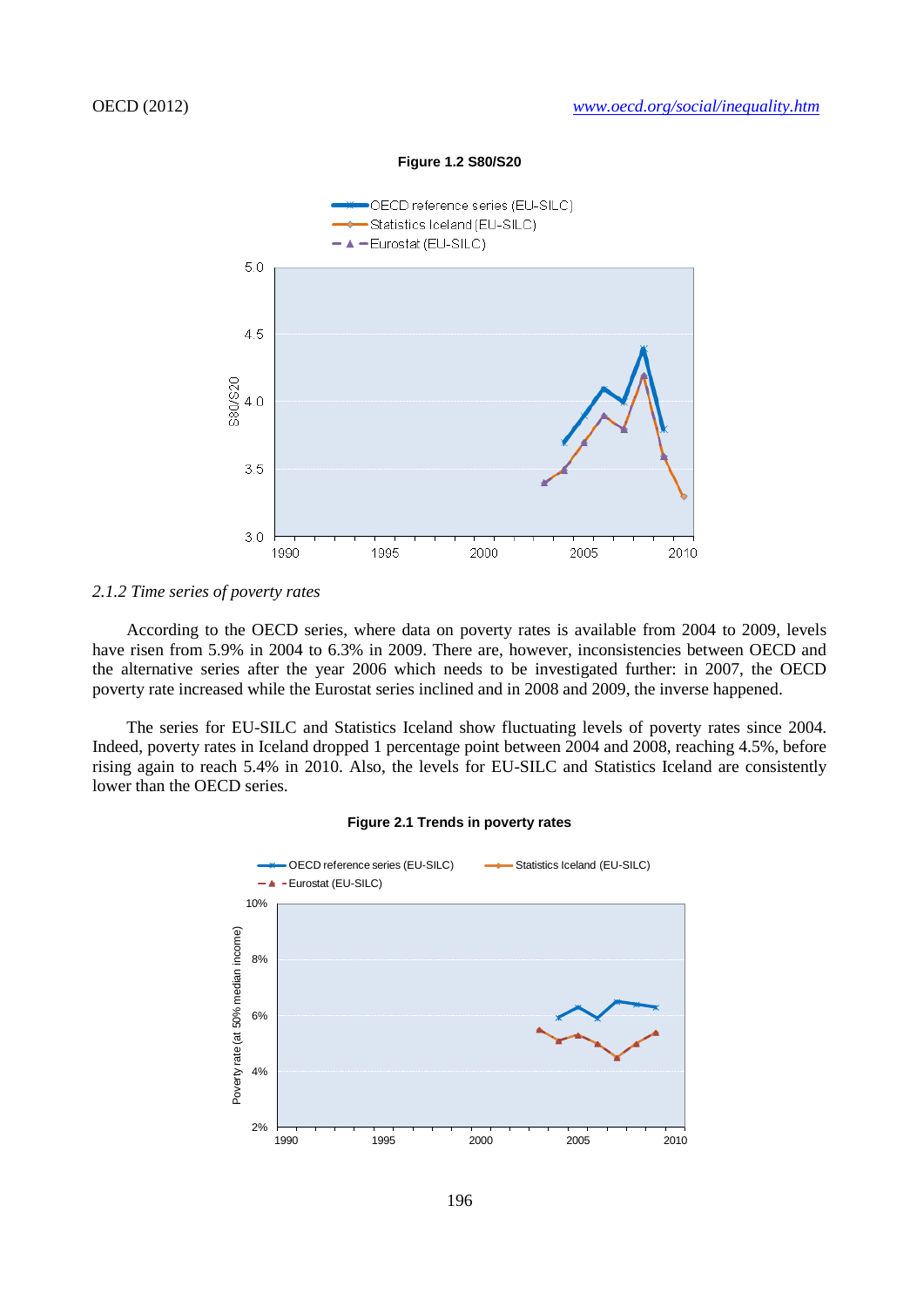As for child poverty, data is available from the OECD and EU-SILC from 2004 to 2009. Moreover, the EU-SILC series exhibits substantial variations in levels and trends, with a decline from 6.5% to 4.1% between 2004 and 2008, before rising again and reaching a peak at 6.5% in 2010. This being said, the trends of the two series appear consistent except for the year 2008, both indicating a sharp rise after 2008. Again, the levels for EU-SILC are consistently lower than the OECD series.

## **Figure 2.2 Trends in Child poverty rates**



#### *2.2 Wages*

See Part II of the present Quality Review

#### **3. Consistency of income components shares with alternative data sources**

### *3.1. Comparison of main aggregates: earnings, self-employment income, capital income, transfers and direct taxes*

Table 2 shows shares of income components for the latest available year, according to the OECD benchmark series. Unfortunately, such information is not available for the other data sources.

| Survey             | Year | Unit     | Wages  | Capital | Self<br>Employment | Transfers | Taxes     | Disposable income |
|--------------------|------|----------|--------|---------|--------------------|-----------|-----------|-------------------|
| EU-SILC (OECD-ELS) | 2008 | natcur   | 28.529 | 5.473   | 1,002              | 4.435     | $-10.618$ | 4.189.193         |
|                    |      | % av HDI | 98%    | 19%     | 3%                 | 15%       | $-36%$    |                   |

**Table 17. Shares of income components in total disposable income, OECD reference series**

Figure 3 compares the trend in shares of public cash transfers in equivalised disposable income from the OECD reference series with the share of total cash social spending in net national income, reported from the OECD Social Expenditure database (OECD SOCX). OECD SOCX series include pensions, incapacity, family, unemployment, social assistance. Both series show similar trends throughout the period.